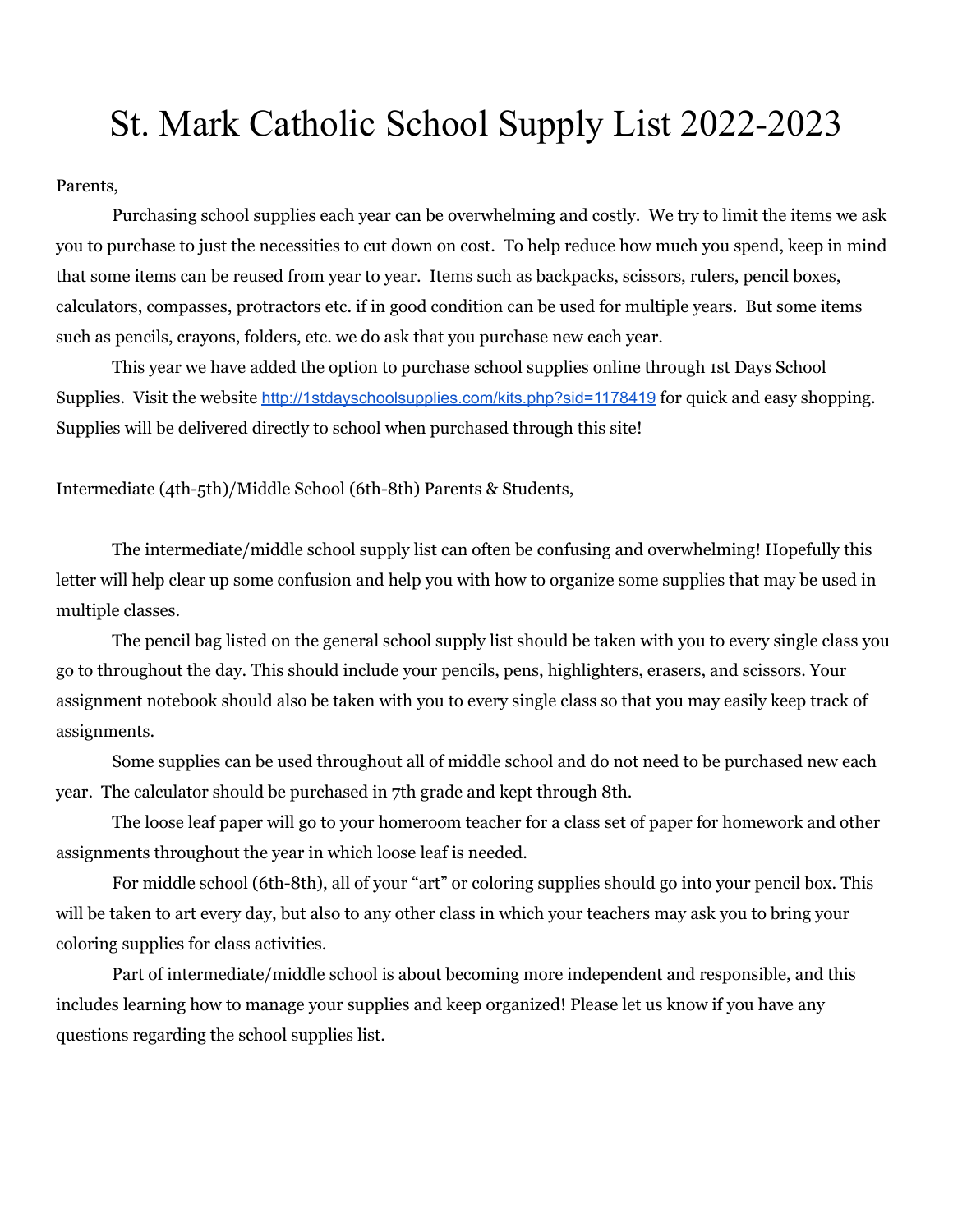# St. Mark Catholic School Supply List

**Kindergarten**

#### **PreKindergarten**

### **Please place child's name on these personal items:**

-1 backpack -1 change of clothing including socks and underwear in a large clear storage baggie -1 blanket for rest time. May also bring a small pillow

#### **Shared items (names don't need to be on these):**

-2 boxes of Crayola crayons 24ct -2 boxes of tissues -1 Pkg Clorox wet wipes -1 roll strong paper towels -1 package of multi colored cardstock -1 package of white cardstock -1 can of Lysol spray -3 Elmer's glue sticks -2 fat pencils -1 Crayola watercolors paint -1 pkg baby wipes

## **Please place child's name on these personal items:** -1 backpack **-**2 plastic folders (**1 RED, 1 YELLOW**) -2 Folders (**stiff cardboard, any color**) -3 spiral notebooks -1 fiskar scissors -2 boxes of Crayola crayons (24 count) -1 pack of crayola markers **-**2 White glue (4oz) -1 Block eraser -12 #2 pencils (no mechanical pencils) -1 box of BLACK Expo dry erase markers -headphones to be used with Chromebooks -Plastic supply box -Small blanket (no pillows) -A change of clothing, including extra socks & underwear -The Beginner's Bible version: Zanderkidz.com ISBN 978-0-310-70962-6 -2 boxes of Kleenex tissues -1 rolls of paper towels -2 Clorox/Lysol wet wipes -1 can of Clorox disinfecting

spray

**Art** -1 Container Disinfecting wipes

#### **1st Grade**

**Please place child's name on these personal items:** -1 backpack -Fiskar Scissors -Pencil box (to hold scissors, and other materials) -headphones to be used with Chromebooks -6 Plastic/Stiff cardboard folders- **2 GREEN, 2 RED,** -2 spiral notebooks any color-

## **Shared items (names don't need to be on these):**

-24 sharpened #2 pencils (no mechanical pencils) -12 glue sticks -1 Elmer's glue bottle (4oz) -1 box of Expo dry erase markers (multi-colored preferred) -2 boxes of tissues -1 rolls of paper towels -2 Clorox disinfecting wipes -sandwich Ziploc bags -3 boxes of Crayola crayons (24-count) -3 Large Pink Erasers -1 pack of colored pencils **Art** -1 Large container of unscented

baby wipes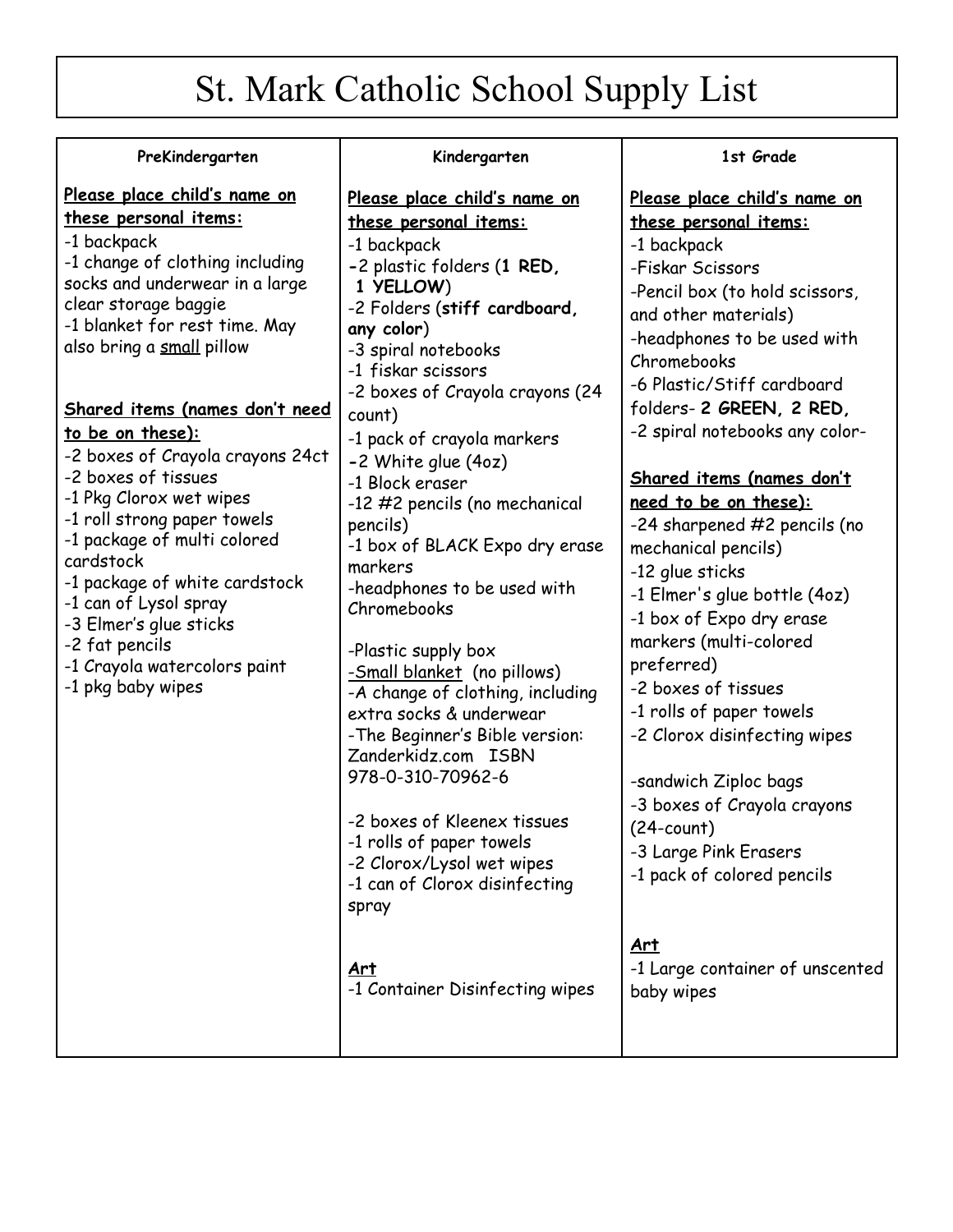| 2nd Grade                                                                                                                                                                                                                                                                                                                                                                                                                                                                                                                                                                                                                                | 3rd Grade                                                                                                                                                                                                                                                                                                                                                                                                                                                                                                                                                                                                    |
|------------------------------------------------------------------------------------------------------------------------------------------------------------------------------------------------------------------------------------------------------------------------------------------------------------------------------------------------------------------------------------------------------------------------------------------------------------------------------------------------------------------------------------------------------------------------------------------------------------------------------------------|--------------------------------------------------------------------------------------------------------------------------------------------------------------------------------------------------------------------------------------------------------------------------------------------------------------------------------------------------------------------------------------------------------------------------------------------------------------------------------------------------------------------------------------------------------------------------------------------------------------|
| -1 Assignment Notebook- purchased at school-\$5.00<br>-1 3 subject notebook<br>-1 box crayons (24 count)<br>-1 box colored pencils<br>-1 box markers<br>-1 pair of scissors<br>-10 glue sticks<br>- 5 folders with pockets-2 blue, 2 green, 1 red<br>$-24$ #2 pencils<br>-2 large erasers<br>-2 boxes of Kleenex<br>-Inch/Centimeter ruler<br>-Plastic art box for supplies<br>-2pkgs. of disinfecting wipes<br>-1 rolls paper towels<br>-1 pkg. post-it notes<br>- 1 pkg. of highlighters<br>-Ear buds or headphones to be used with chrome books<br>-1 pkg. of expo markers<br>** Optional: Outdoor or indoor recess toy<br><u>Art</u> | -1 Assignment Notebook- purchased at school-\$5.00<br>-2 wide- ruled spiral notebooks<br>-1 blue folder<br>-1 red folder<br>-1 folder (any design)<br>-1package of wide- ruled loose leaf paper<br>-1 pkg dry erase markers<br>-1 box of crayons (24 count)<br>-1 box of markers<br>-1 box colored pencils<br>-1 Pair of scissors<br>-10 glue sticks<br>-1 bottles of glue<br>$-36$ #2 pencils<br>-1 large eraser<br>-1 box of Kleenex<br>-1 outdoor toy/ball for recess<br>-1 art box<br>- headphones or earbuds to be used with chrome books<br>- 2 pkgs of disinfecting wipes<br>-2 rolls of paper towels |
| -1 fine black sharpie marker                                                                                                                                                                                                                                                                                                                                                                                                                                                                                                                                                                                                             | <u>Art</u><br>-1 Black fine Sharpie marker<br>-1 black ultra-fine Sharpie marker                                                                                                                                                                                                                                                                                                                                                                                                                                                                                                                             |

| 4th Grade                                                                                                                                                                                                                                                                                                                                                                                                                                                                                                                                          | 5th Grade                                                                                                                                                                                                                                                                                                                                                                                                                                                                                                                                                                                                                                                   |
|----------------------------------------------------------------------------------------------------------------------------------------------------------------------------------------------------------------------------------------------------------------------------------------------------------------------------------------------------------------------------------------------------------------------------------------------------------------------------------------------------------------------------------------------------|-------------------------------------------------------------------------------------------------------------------------------------------------------------------------------------------------------------------------------------------------------------------------------------------------------------------------------------------------------------------------------------------------------------------------------------------------------------------------------------------------------------------------------------------------------------------------------------------------------------------------------------------------------------|
| -Assignment Notebook purchased at school- \$5.00<br>-7 Folders- Red, Blue, Yellow, Purple, Green, Black, Orange<br>-2 Notebooks<br>-Colored Pens- not sharpies<br>-Pencils<br>-Highlighters<br>-10 pack Crayola Thin/Fine point markers<br>-For the supply company- change to Scissors - Fiskar - 7<br>Inch - Pointed (SKU: 389)<br>-6 glue sticks<br>-1 Plastic Art Box (SKU:363)<br>-Earbuds<br>-1 package of index cards<br>-2 boxes of Kleenex<br>-2 Clorox Wipes<br>Art<br>-1 black fine Sharpie marker<br>-1 black ultra-fine Sharpie marker | -Assignment Notebook purchased at school- \$5.00<br>-Pencil pouch or art box<br>-24 Pencils or Mechanical pencils and led<br>-4 Pens; different colors<br>-4 Highlighters; different colors<br>-12 count colored pencils, 24 crayons, and markers<br>-1 red, 1 blue, 1 yellow, 1 gray/black, and 1 purple folder<br>-erasers (cap erasers or pink erasers)<br>-2 packets of loose leaf<br>$-3 \times 5$ lined note cards $-1$ pack<br>-12 Dry Erase markers<br>-Scissors<br>-12 glue sticks<br>-2 boxes of Kleenex<br>- 1 Roll of paper towels<br>-3 One Subject Notebook<br>-1 Composition Notebook<br>-2 inch binder<br>-Headphones or earbuds<br>-Rosary |
| Music-<br>-1 folder<br>-Soprano recorder                                                                                                                                                                                                                                                                                                                                                                                                                                                                                                           | Art<br>-1 black fine sharpie marker<br>-1 black ultra-fine Sharpie marker<br>-Disinfecting wipes<br>Music Class-<br>-Folder<br>-Soprano recorder                                                                                                                                                                                                                                                                                                                                                                                                                                                                                                            |